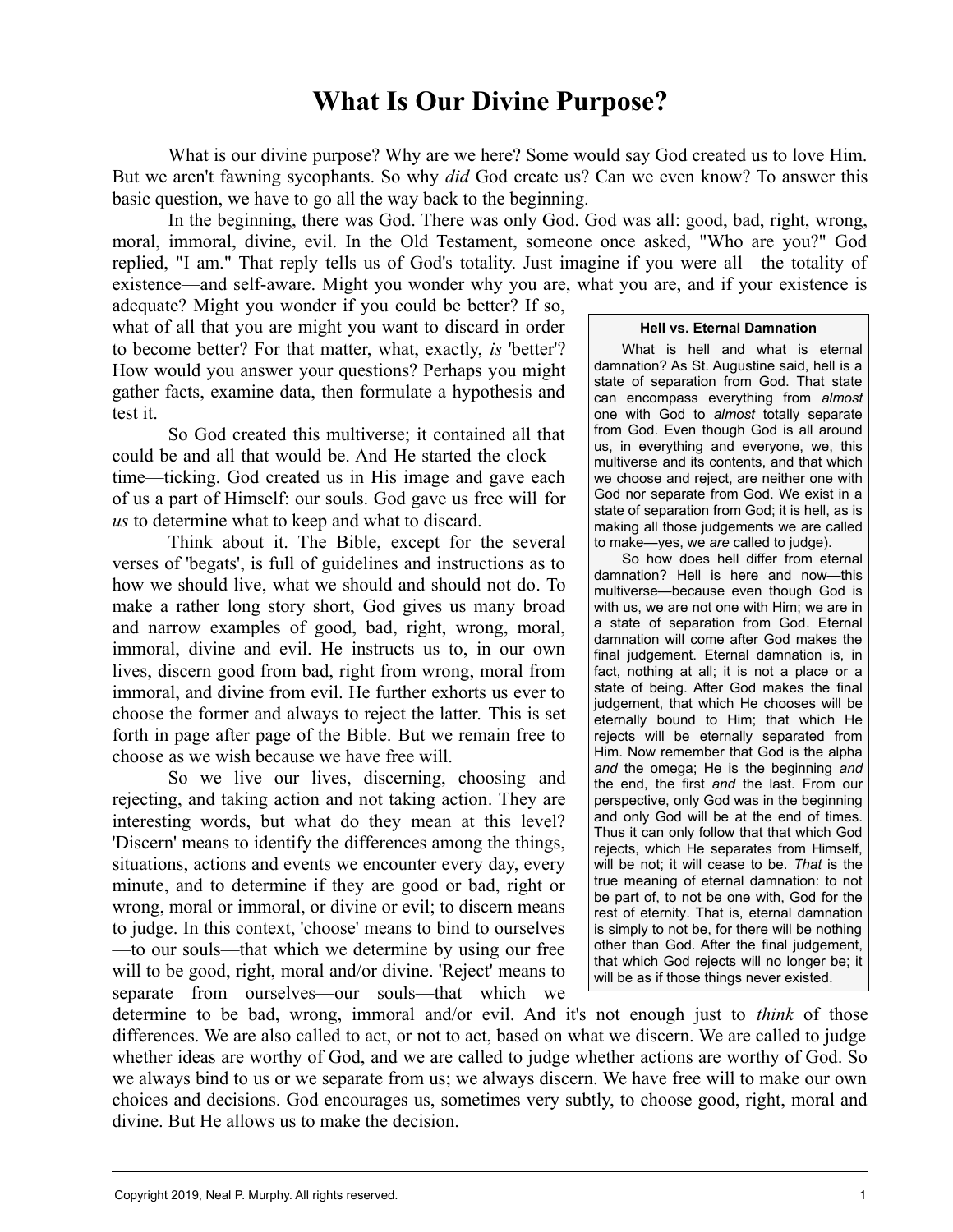And what does it means to 'bind to our souls'? Our souls come from God, are part of God; that which we reject, we separate from ourselves and our souls and, thus, we separate from God and consign to hell. Recall that St. Augustine described hell as 'a state of separation from God'. *(See sidebar 'Hell vs. Eternal Damnation'.)* In this existence, we are, by that definition, in hell because we are in a state of separation from God. We are not one with God during this life. It is why we pray that those who die become 'one with God', that their souls return to God.

What happens to all those choices and rejections we make? They are, in a manner of speaking, recorded in our souls. As Bishop Fulton Sheen said, our souls are like cash register tapes on which every thought and deed is recorded. Thoughts are 'free'. That is, we are free to think any thoughts as part of the discernment process. We *must* be free to think all these different things for there is no other way for us to exercise our free wills, no other way to discern. We *must* be able to

ponder the positives and negatives of ideas and actions before we can see where a potential choice fits. Then we decide to choose it or reject it; we judge whether it is worthy of God. Our souls record all of our decisions and actions: the ones we choose and bind to our souls and those we reject from our souls and consign to hell.

So what are we to do? How are we to fulfill our divine purpose? To determine that, we must understand the nature of the multiverse. It is bound to time, to the past, present and future. The past is all that has happened. It is immutable, it cannot be changed. Were it possible to travel to the past, we would be as ghosts: able to observe what transpired, but unable to change it. So we can only observe the past. But observation is good, for the past provides us multitudes of examples of how well, or poorly, we are collectively fulfilling our divine purpose. The future is infinite; all that could be, might be, and will be is there, waiting to happen or not to happen. *(See sidebar 'Science'.)*

## **Science**

How does the modern study of physics fit in to this? Physicists speak of the uncertainty principle and of the fact that observing something changes what happens. They've observed that a photon will travel two paths, but when they measure a photon, it travels one path or the other. I suspect what they see in the former case is the very close, blurry future; they likely see a tiny bit of two universes at once. But when they perform the measurement, they see that one universe came to pass whilst the other did not; hence the photon takes one path or the other. It may well be that there is only the past and the future, that which was and that which could be. It may be that what we call the present is simply our perception of the very immediate past.

Most things just happen; the ancient Greeks called this 'accident'; these things simply are. While these happenings may have no meaning, they almost always have a definite purpose. It is often asked, "Why did God let *this* wrong thing happen?" or "Why did God let *that* bad thing happen?" These are the wrong questions to ask. We must always remember that what has happened is immaterial in and of itself; nothing that has happened really matters. All that matters in this life is how we react. Becoming angry with God or rejecting God because of something that happened is maldiscernment.

How we respond to thoughts and events is what truly matters. Specifically, we must discern good from bad, right from wrong, moral from immoral, and divine from evil; and then we must always choose the former and ever reject the latter. So we should really ask ourselves, "Was that event good or bad? Was my thought right or wrong? Was his choice moral or immoral? Was her action divine or evil?" The past doesn't mean much, but it is certainly instructive.

Some things do, or do not, happen because of what we discern and choose or reject; that is, some things happen as a direct result of actions we take or do not take. The present gives us the most difficulty primarily because what we perceive as 'the present' is, in fact, the past even though it only barely came to be. "But how can the present be the past?!?" you cry. Remember that sound takes time to reach our ears, light takes time to reach our eyes, and our senses take time to reach our brains. By the time we perceive something, it has already come to be and cannot be changed; it has already passed into the past. Strange as it may sound, we do, in fact, live in the past; the hell of it is that we cannot change it. But again, we must understand the past in order to guide our future.